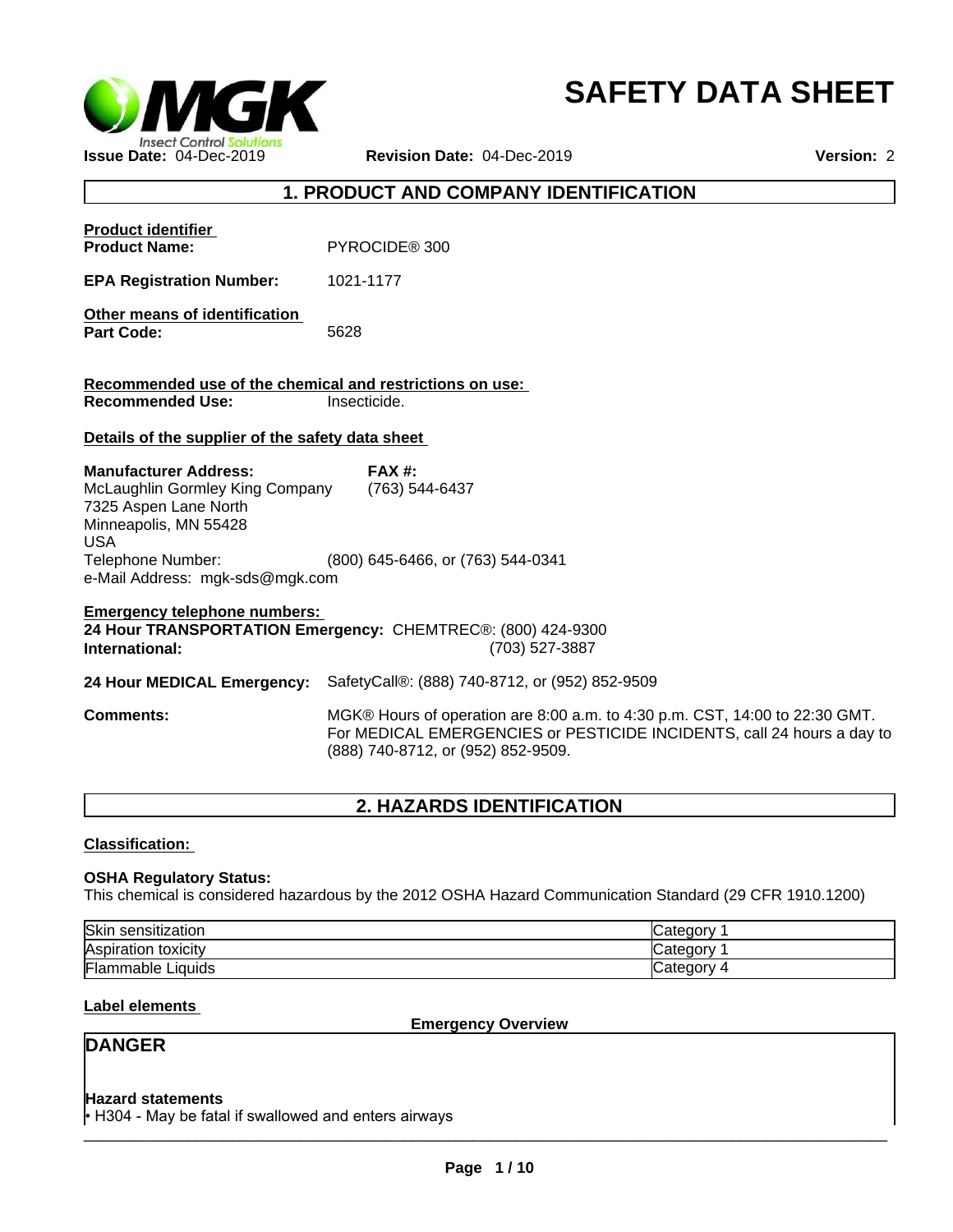

#### **Precautionary Statements - Prevention:**

P210 - Keep away from heat/sparks/open flames/hot surfaces. - No smoking

P261 - Avoid breathing dust/fume/gas/mist/vapors/spray

P272 - Contaminated work clothing should not be allowed out of the workplace

P280 - Wear protective gloves/protective clothing/eye protection/face protection

#### **Precautionary Statements - Response:**

P321 - Specific treatment (see Section 4/ First Aid). P302 + P352 - IF ON SKIN: Wash with plenty of soap and water P333 + P313 - If skin irritation or rash occurs: Get medical advice/attention P363 - Wash contaminated clothing before reuse P301 + P310 - IF SWALLOWED: Immediately call a POISON CENTER or doctor/physician

P331 - Do NOT induce vomiting

P370 + P378 - In case of fire: Use CO2, dry chemical, or foam for extinction

#### **Precautionary Statements - Storage:**

P405 - Store locked up P403 + P235 - Store in a well-ventilated place. Keep cool

#### **Precautionary Statements - Disposal:**

P501 - Dispose of contents/container to an approved waste disposal plant

#### **Hazards not otherwise classified (HNOC):**

Not applicable

## **3. COMPOSITION/INFORMATION ON INGREDIENTS**

| <b>Chemical Name</b>                                                     | <b>CAS No</b> | Weight-%         |
|--------------------------------------------------------------------------|---------------|------------------|
| <b>Pyrethrins</b>                                                        | 8003-34-7     | 3.00             |
| Piperonyl Butoxide (PBO)                                                 | $51-03-6$     | 6.00             |
| MGK®-264 Insecticide Synergist (n-Octyl<br>bicycloheptene dicarboximide) | 113-48-4      | 9.57             |
| Petroleum distillates, hydrotreated light                                | 64742-47-8    | $60$ <--->80 $*$ |

\*The exact percentage (concentration) of composition has been withheld as a trade secret

Comments: Ingredients not identified are proprietary or non-hazardous. Values are not product specifications.

## **4. FIRST AID MEASURES**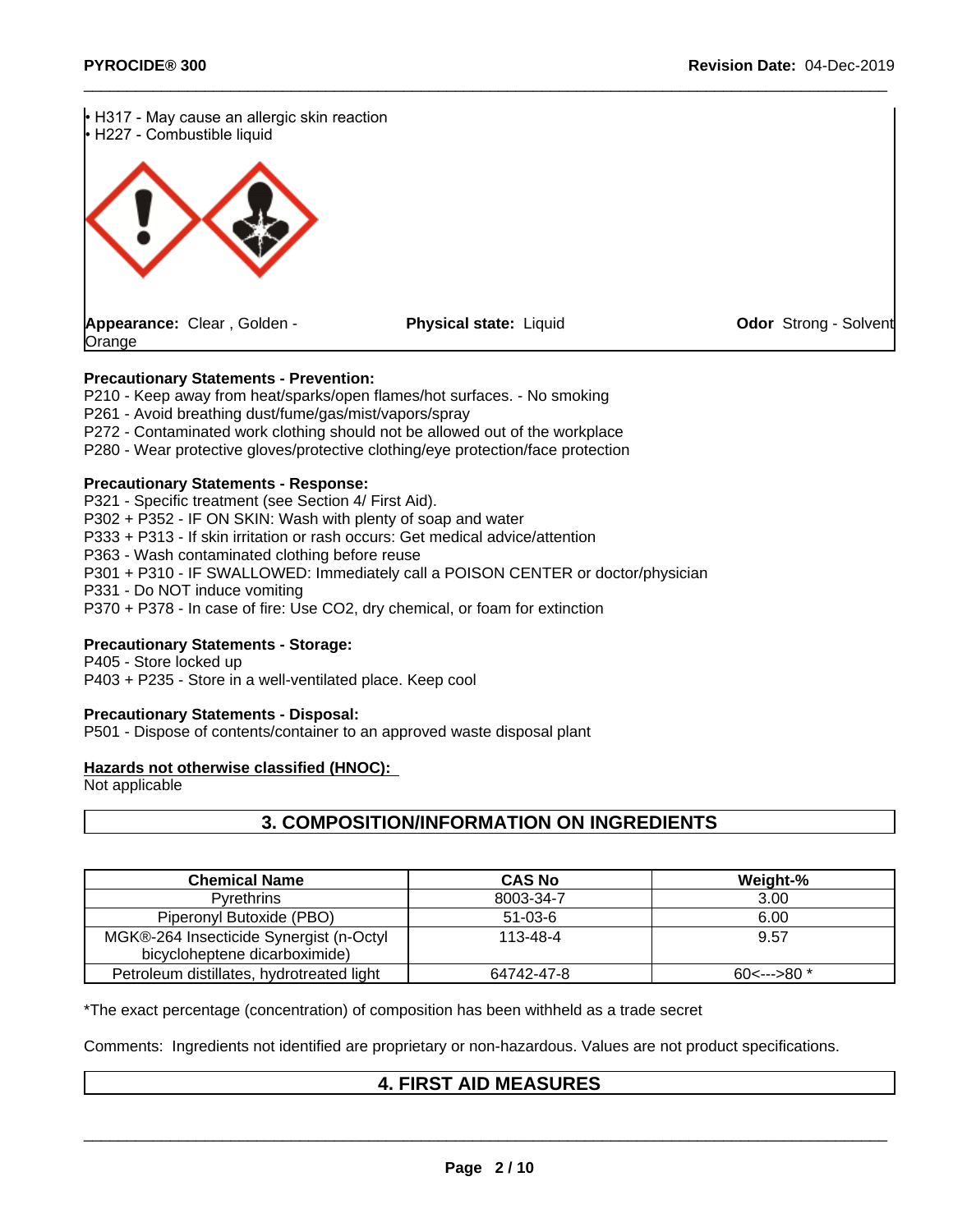#### Aspiration pneumonia hazard: • May be fatal if swallowed and enters airways

#### **Description of first aid measures:**

| Eye contact:                                      | Hold eye open and rinse slowly and gently with water for 15-20 minutes. Remove<br>contact lenses, if present, after the first 5 minutes, then continue rinsing eye. Call<br>a poison control center or doctor for treatment advice.                                             |
|---------------------------------------------------|---------------------------------------------------------------------------------------------------------------------------------------------------------------------------------------------------------------------------------------------------------------------------------|
| <b>Skin Contact:</b>                              | Take off contaminated clothing. Rinse skin immediately with plenty of water for<br>15-20 minutes. Call a poison control centeror doctor for treatment advice.                                                                                                                   |
| Ingestion:                                        | If swallowed, IMMEDIATELY call a poison control center or doctor for treatment<br>advice. DO NOT give any liquid to the person. Do not induce vomiting unless told<br>to do so by a poison contol center or a doctor. Never give anything by mouth to an<br>unconscious person. |
| Inhalation:                                       | Remove affected person to fresh air. If person is not breathing, call 911 or an<br>ambulance, then give artificial respiration, preferably mouth-to-mouth if possible.<br>Call a poison control center or doctor for further treatment advice.                                  |
| Self-protection of the First<br><b>Responder:</b> | Use personal protective equipment as required.                                                                                                                                                                                                                                  |
| Note to physicians:                               | Contains petroleum distillates – vomiting may cause aspiration pneumonia.                                                                                                                                                                                                       |
|                                                   | For skin effects, a highly efficient therapeutic agent for Pyrethrin/ Pyrethroid<br>exposure is topical application of tocopherol acetate (Vitamin E).                                                                                                                          |

## **5. FIRE-FIGHTING MEASURES**

#### **Suitable extinguishing media**

Use. Dry chemical. Carbon dioxide (CO2). Water spray (fog). Alcohol resistant foam.

#### **Unsuitable extinguishing media:**

Caution: Use of water spray when fighting fire may be inefficient.

**Hazardous combustion products:** Carbon monoxide, Carbon dioxide (CO2).

#### **Specific hazards arising from the chemical**

Keep product and empty container away from heat and sources of ignition. Risk of ignition.

#### **Explosion data Sensitivity to Mechanical Impact:** None. **Sensitivity to Static Discharge:** None.

#### **Protective equipment and precautions for firefighters:**

As in any fire, wear self-contained breathing apparatus pressure-demand, MSHA/NIOSH (approved or equivalent) and full protective gear.

## **6. ACCIDENTAL RELEASE MEASURES**

#### **Personal precautions, protective equipment and emergency procedures**

**Personal precautions:** Use personal protective equipment as required. Remove all sources of ignition. Evacuate personnel to safe areas. Keep people away from and upwind of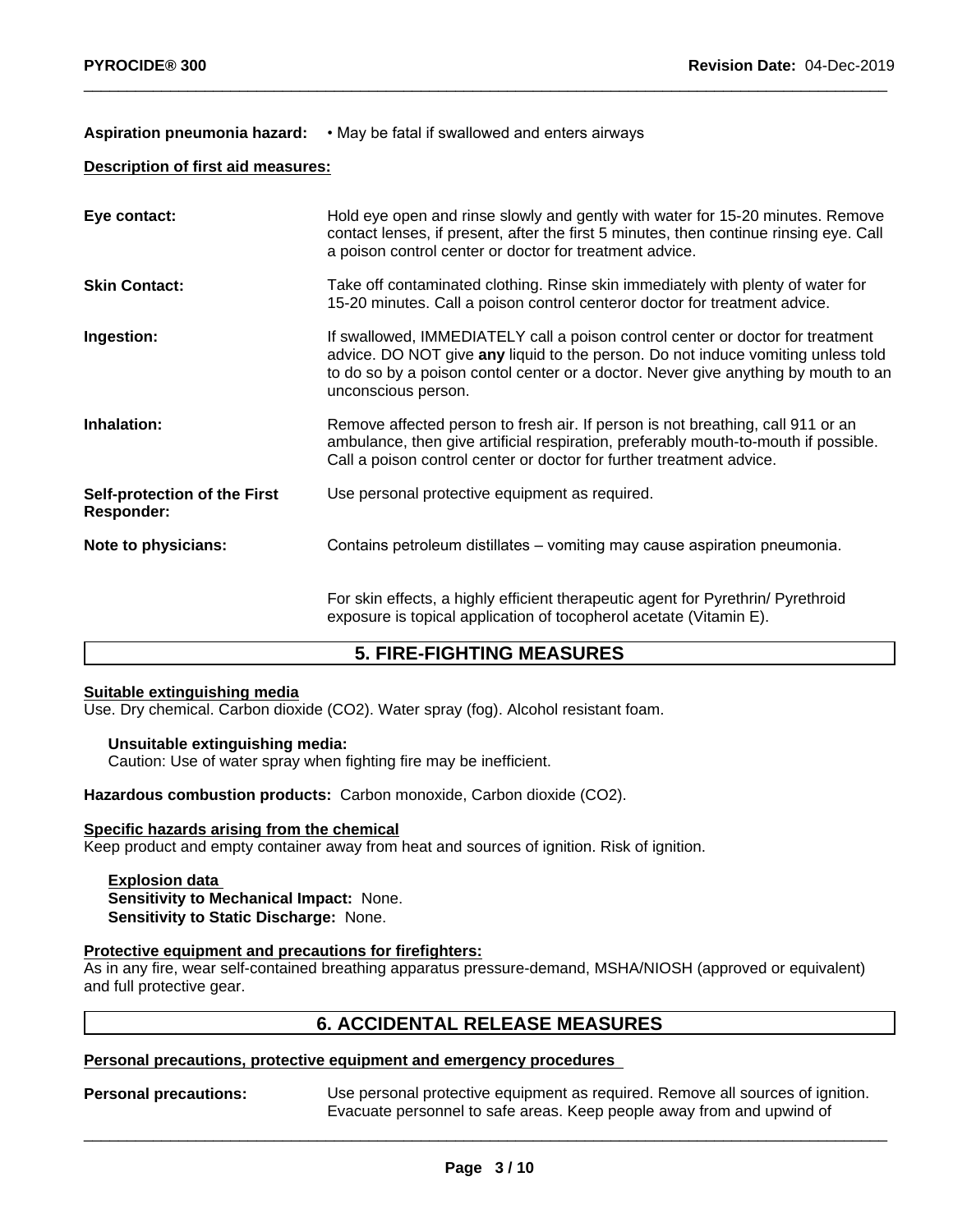spill/leak. Pay attention to flashback. Take precautionary measures against static discharges.

**Environmental precautions:** Prevent entry into waterways, sewers, basements or confined areas. Do not flush into surface water or sanitary sewer system. Prevent further leakage or spillage if safe to do so. Prevent product from entering drains. See Section 12 for additional ecological information.

#### **Methods and material for containment and cleaning up**

**Methods for containment:** Prevent further leakage or spillage if safe to do so. **Methods for cleaning up:** Pick up and transfer to properly labeled containers. Cover liquid spill with sand, earth or other non-combustible absorbent material. Cover powder spill with plastic sheet or tarp to minimize spreading. Soak up with inert absorbent material. Dam

## **7. HANDLING AND STORAGE**

up. Take precautionary measures against static discharges.

#### **Precautions for safe handling**

**Advice on safe handling:** Use personal protective equipment as required.Avoid contact with skin, eyes or clothing. Wash contaminated clothing before reuse. Do not breathe dust/fume/gas/mist/vapors/spray. Do not eat, drink or smoke when using this product. Use with local exhaust ventilation. All equipment used when handling the product must be grounded. Keep away from heat/sparks/open flames/hot surfaces. - No smoking. Take necessary action to avoid static electricity discharge (which might cause ignition of organic vapors). For more information, see product label.

#### **Conditions for safe storage, including any incompatibilities**

**Storage Conditions:** Keep container tightly closed in a dry and well-ventilated place. Keep out of the reach of children. Keep away from heat, sparks, flame and other sources of ignition (i.e., pilot lights, electric motors and static electricity). Keep containers tightly closed in a cool, well-ventilated place. Keep away from heat. Keep in properly labeled containers. For more information, see product label.

## **8. EXPOSURE CONTROLS/PERSONAL PROTECTION**

#### **Control parameters**

#### **Exposure Guidelines:**

| <b>Chemical Name</b>   | <b>ACGIH TLV</b>        | <b>OSHA PEL</b>                    | <b>NIOSH IDLH</b>           | <b>Supplier OEL</b>          |
|------------------------|-------------------------|------------------------------------|-----------------------------|------------------------------|
| Pyrethrins             | TWA: $5 \text{ mg/m}^3$ | TWA: $5 \text{ mg/m}^3$            | IDLH: $5000 \text{ mg/m}^3$ |                              |
| 8003-34-7              |                         | (vacated) TWA: 5 mg/m <sup>3</sup> | TWA: $5 \text{ ma/m}^3$     |                              |
| Petroleum distillates, |                         |                                    | $\sim$                      | TWA: 100 ppm                 |
| hydrotreated light     |                         |                                    |                             | TWA: $525$ mg/m <sup>3</sup> |
| 64742-47-8             |                         |                                    |                             |                              |

*NIOSH IDLH Immediately Dangerous to Life or Health*

#### **Appropriate engineering controls**

## **Engineering Controls:** Safety showers

Eyewash stations Ventilation systems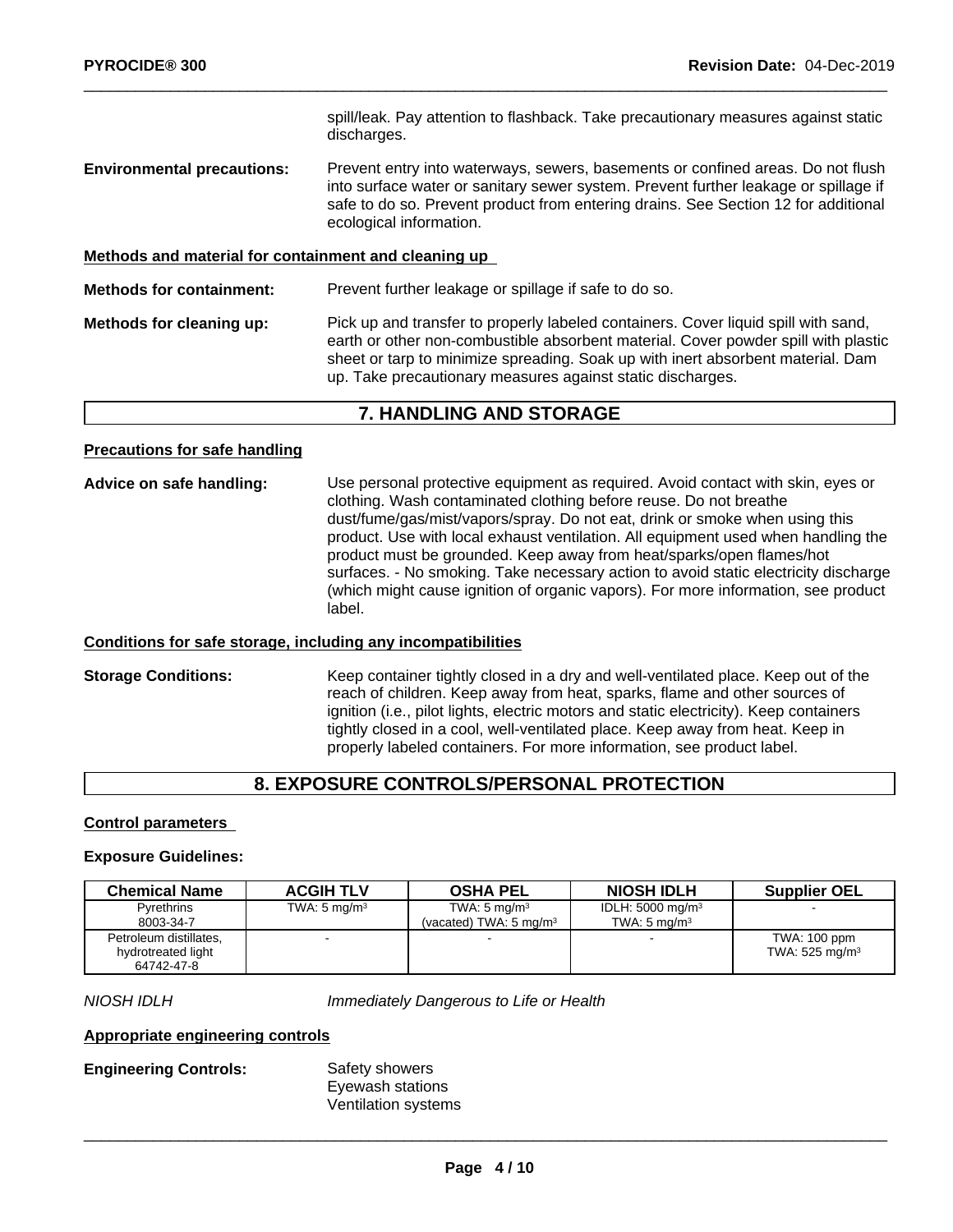#### **Individual protection measures, such as personal protective equipment**

| Wear safety glasses with side shields (or goggles).                                                                                                                                                                                                                                                                                 |
|-------------------------------------------------------------------------------------------------------------------------------------------------------------------------------------------------------------------------------------------------------------------------------------------------------------------------------------|
| Wear protective gloves and protective clothing.                                                                                                                                                                                                                                                                                     |
| If exposure limits are exceeded or irritation is experienced, NIOSH/MSHA<br>approved respiratory protection should be worn. Positive-pressure supplied air<br>respirators may be required for high airborne contaminant concentrations.<br>Respiratory protection must be provided in accordance with current local<br>regulations. |
| When using do not eat, drink or smoke. Wash contaminated clothing before reuse.<br>Regular cleaning of equipment, work area and clothing is recommended.                                                                                                                                                                            |
|                                                                                                                                                                                                                                                                                                                                     |

## **9. PHYSICAL AND CHEMICAL PROPERTIES**

## **Information on basic physical and chemical properties:**

| <b>Physical state:</b><br>Appearance:<br>Odor<br><b>Odor threshold:</b><br><b>Color (Gardner Scale):</b>                                                                                                                                                                                                                                                                                                                                  | Liquid<br>Clear, Golden - Orange<br>Strong - Solvent<br>No information available<br>8.5                                                                                                                                                                                                                                                        |                                                                            |
|-------------------------------------------------------------------------------------------------------------------------------------------------------------------------------------------------------------------------------------------------------------------------------------------------------------------------------------------------------------------------------------------------------------------------------------------|------------------------------------------------------------------------------------------------------------------------------------------------------------------------------------------------------------------------------------------------------------------------------------------------------------------------------------------------|----------------------------------------------------------------------------|
| <b>Property:</b><br>pH:<br>Melting point / freezing point:<br>Boiling point / boiling range:<br>Flash point:                                                                                                                                                                                                                                                                                                                              | Values:<br>---<br>No information available<br>No information available<br>83.3 °C / 182.0 °F                                                                                                                                                                                                                                                   | Comment: • Method<br>Not applicable; immiscible in water<br>Tag Closed Cup |
| <b>Evaporation rate:</b><br>Flammability (solid, gas):<br><b>Upper flammability limit (UEL):</b><br>Lower flammability limit (LEL):<br>Vapor pressure:<br>Vapor density:<br><b>Specific Gravity:</b><br><b>Water solubility:</b><br>Partition coefficient; n-Octanol/<br>Water:<br><b>Autoignition temperature:</b><br><b>Decomposition temperature:</b><br>Kinematic viscosity:<br><b>Dynamic viscosity:</b><br><b>Refractive Index:</b> | No information available<br>No information available<br>No information available<br>No information available<br>No information available<br>No information available<br>0.827<br>No information available<br>No information available<br>No information available<br>No information available<br>No information available<br>10.5 cPs<br>1.448 | @ 20.0 °C<br>@ 24.5 °C<br>@ 25.0 °C                                        |
| <b>Other Information:</b>                                                                                                                                                                                                                                                                                                                                                                                                                 |                                                                                                                                                                                                                                                                                                                                                |                                                                            |
| VOC Content (%):                                                                                                                                                                                                                                                                                                                                                                                                                          | 0.13                                                                                                                                                                                                                                                                                                                                           |                                                                            |
| <b>Miscibility/Solubility:</b><br>Water:<br>Alcohol:<br><b>Aromatic solvents:</b><br><b>Petroleum distillates:</b>                                                                                                                                                                                                                                                                                                                        | Immiscible<br>Miscible<br>Miscible<br>Miscible                                                                                                                                                                                                                                                                                                 |                                                                            |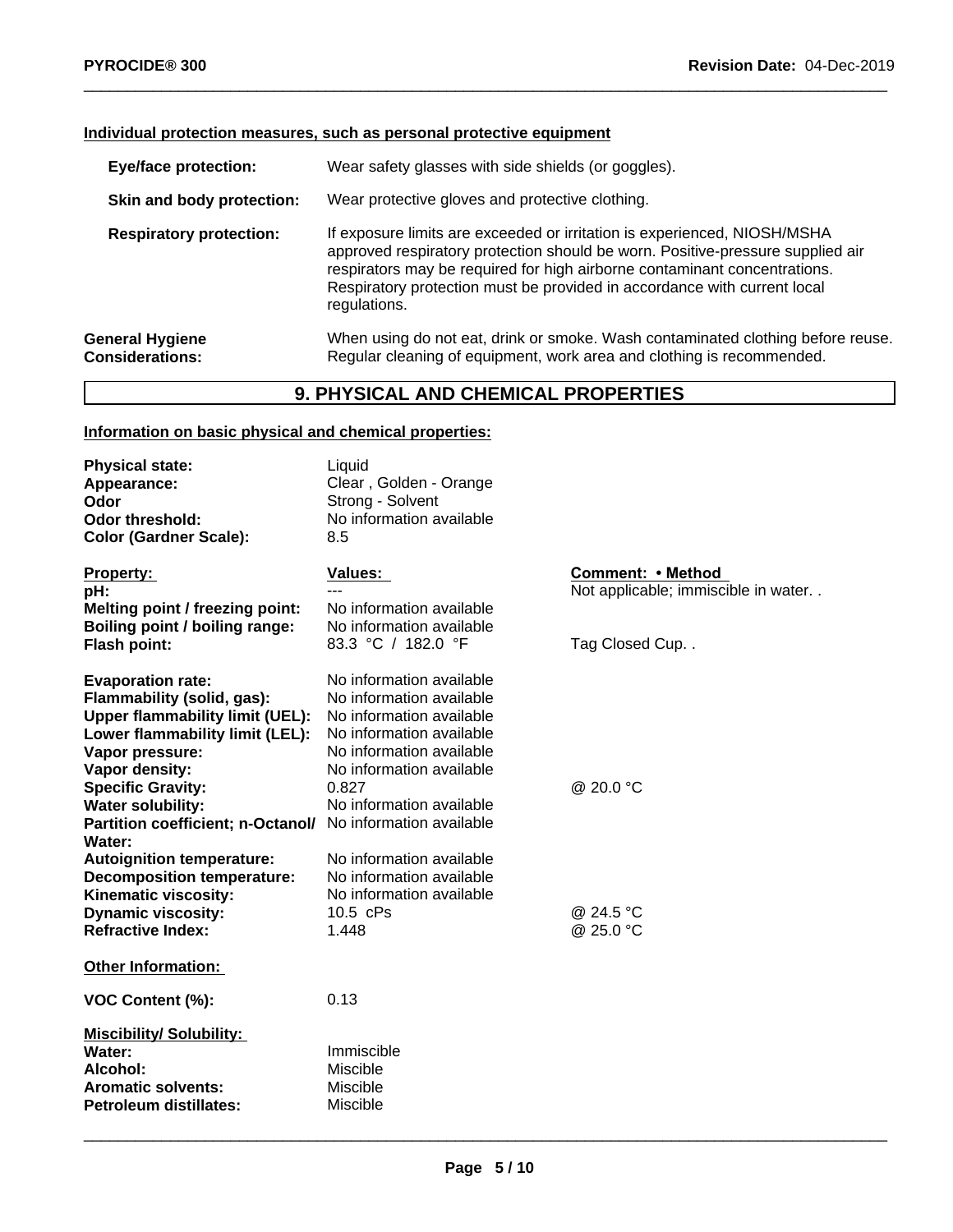# **10. STABILITY AND REACTIVITY**

#### **Reactivity**

No data available

#### **Chemical stability**

Stable under recommended storage conditions.

#### **Possibility of Hazardous Reactions**

None under normal processing.

**Hazardous polymerization:** Hazardous polymerization does not occur.

#### **Conditions to avoid**

Heat, flames and sparks.

#### **Incompatible materials:**

Incompatible with strong acids and bases. Incompatible with oxidizing agents.

#### **Hazardous Decomposition Products**

Carbon monoxide, Carbon dioxide (CO2).

# **11. TOXICOLOGICAL INFORMATION**

#### **Numerical measures of toxicity - Product Information**

| $>5,000$ mg/kg (rat)<br>$>2,000$ mg/kg (rabbit)<br>$>8.40$ mg/L, (rat; 4 hours)<br>Irritation clearing in 24 hours. (rabbit).<br>Slight irritation at 72 hours. (rabbit).<br>0.96                                                                                                                                                                                                                                                                                                                                                                   |
|-----------------------------------------------------------------------------------------------------------------------------------------------------------------------------------------------------------------------------------------------------------------------------------------------------------------------------------------------------------------------------------------------------------------------------------------------------------------------------------------------------------------------------------------------------|
| Positive. (guinea pig).                                                                                                                                                                                                                                                                                                                                                                                                                                                                                                                             |
| Marginally higher incidences of benign liver tumors in mice were observed<br>following lifetime high dose exposures to PBO. The significance of these<br>observations is questionable and under review. The doses at which tumors were<br>observed for PBO greatly exceeded potential human exposure from labeled uses.<br>Doses at which these effects were observed greatly exceeded anticipated human<br>dietary intake. At anticipated dietary exposure levels, it is highly unlikely that this<br>product will result in carcinogenic effects. |
| This product does not contain any carcinogens or potential carcinogens as listed<br>by OSHA, IARC or NTP                                                                                                                                                                                                                                                                                                                                                                                                                                            |
| No information available.<br>No information available.<br>No information available.<br>No information available.<br>No information available.<br>Avoid repeated exposure.<br>Central nervous system, Respiratory system, Skin.                                                                                                                                                                                                                                                                                                                      |
|                                                                                                                                                                                                                                                                                                                                                                                                                                                                                                                                                     |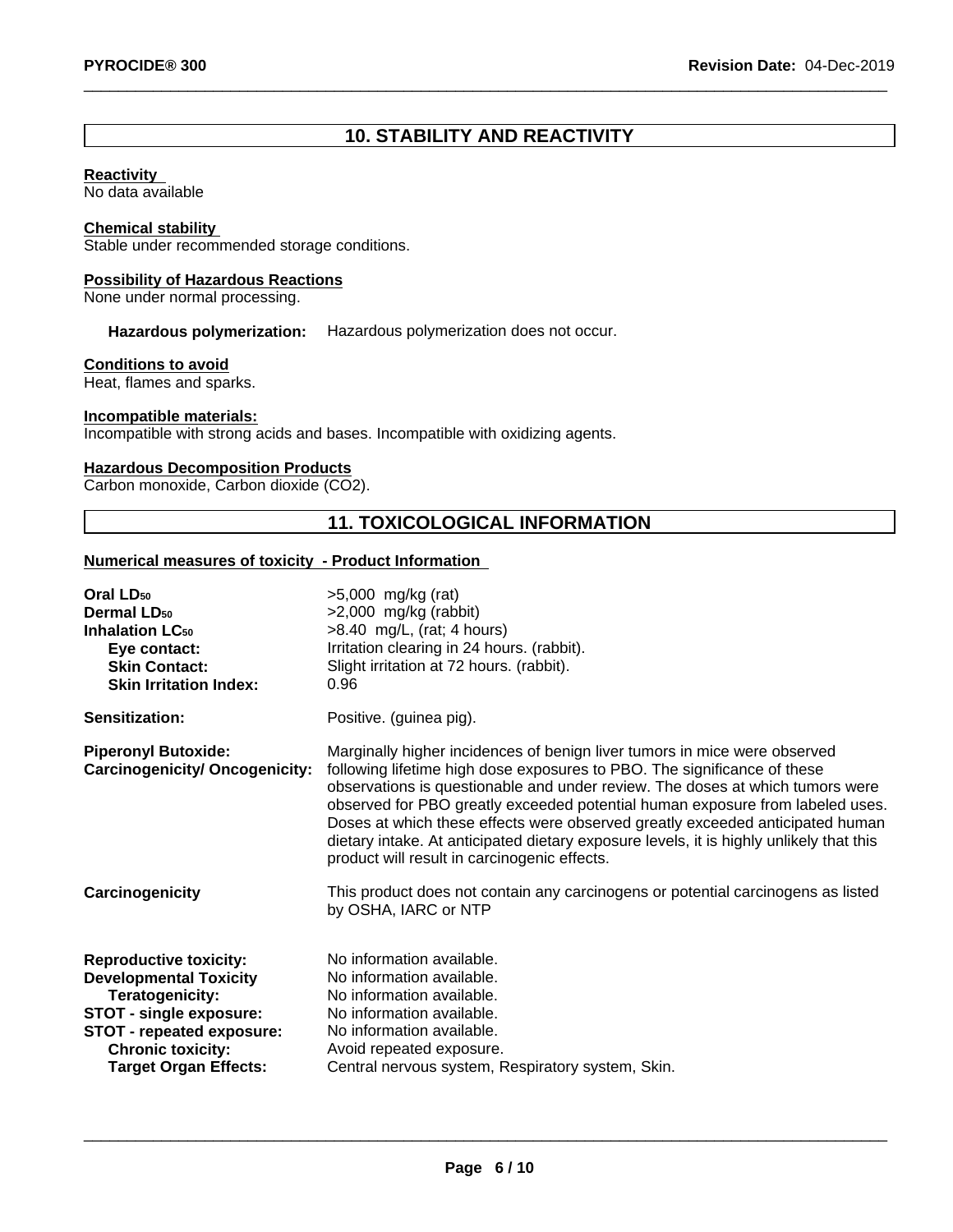## **12. ECOLOGICAL INFORMATION**

#### **Ecotoxicity:**

**Persistence and degradability**

No information available.

#### **Bioaccumulation**

No information available.

**Other adverse effects:** No information available

#### **Environmental hazards (EPA):**

Do not discharge effluent containing this product into lakes, streams, ponds, estuaries, oceans or other waters unless in accordance with the requirements of a National Pollutant Discharge Elimination System (NPDES) permit and the permitting authority has been notified in writing prior to discharge. Do not discharge effluent containing this product to sewer systems without previously notifying the local sewage treatment plant authority. For guidance contact your State Water Board or Regional Office of the EPA.

## **13. DISPOSAL CONSIDERATIONS**

#### **Waste treatment methods**

| Disposal of wastes:     | Disposal should be in accordance with applicable regional, national and local laws<br>and regulations. For more information, see product label. |
|-------------------------|-------------------------------------------------------------------------------------------------------------------------------------------------|
| Contaminated packaging: | For more information, see product label.                                                                                                        |

## **14. TRANSPORT INFORMATION**

#### **DOT (Department of Transportation)**

| <b>UN/ID Number:</b>              | UN3082                                                                                                   |
|-----------------------------------|----------------------------------------------------------------------------------------------------------|
| <b>Proper Shipping Name:</b>      | Environmentally hazardous substance, liquid, n.o.s., RQ (Pyrethrins)                                     |
| <b>Hazard Class:</b>              | 9                                                                                                        |
| <b>Packing Group:</b>             | Ш                                                                                                        |
| <b>Other DOT Shipping</b>         | This material is not regulated as a hazardous material by the DOT in quantities                          |
| Information:                      | less than 33.3 Lbs. per shipping unit.                                                                   |
|                                   | Shipping name for quantities less than 33.3 Lbs. per shipping unit:                                      |
|                                   | Insecticides, Insect or Animal Repellent, Liquid<br><b>Hazard Class: This material is not hazardous.</b> |
| Air (IATA/ ICAO)                  |                                                                                                          |
| <b>UN/ID Number:</b>              | UN3082                                                                                                   |
| <b>Proper Shipping Name:</b>      | Environmentally hazardous substance, liquid, n.o.s., RQ (Pyrethrins)                                     |
| <b>Hazard Class:</b>              | 9                                                                                                        |
| <b>Packing Group:</b>             | Ш                                                                                                        |
| <b>Other IATA / ICAO Shipping</b> | This material is not regulated as a hazardous material by IATA / ICAO in                                 |
| Information:                      | quantities less than 33.3 Lbs. per shipping unit.                                                        |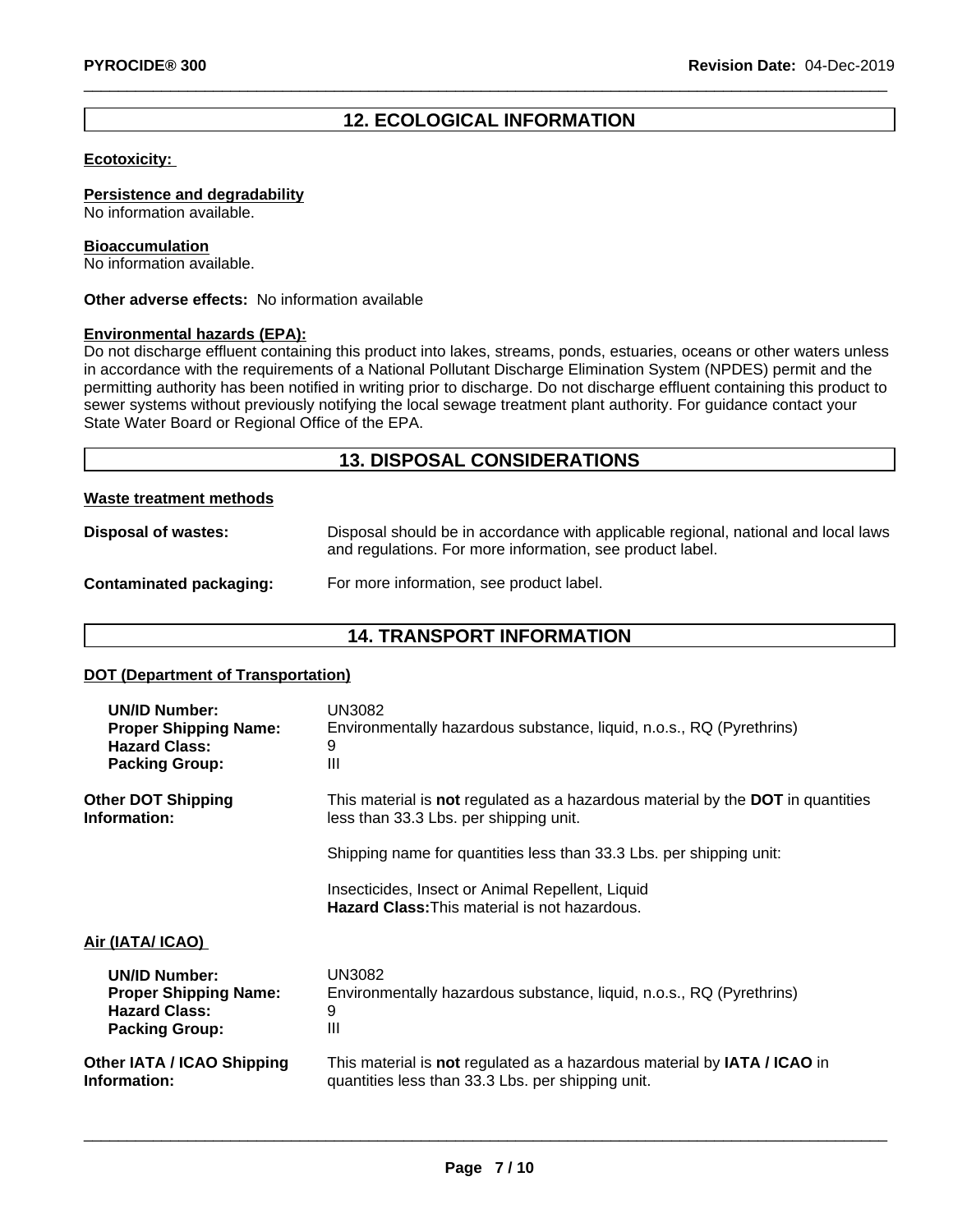|                                                                                                       | Shipping name for quantities less than 33.3 Lbs. per shipping unit:                                                                        |
|-------------------------------------------------------------------------------------------------------|--------------------------------------------------------------------------------------------------------------------------------------------|
|                                                                                                       | Insecticides, Insect or Animal Repellent, Liquid<br><b>Hazard Class: This material is not hazardous.</b>                                   |
| <b>Vessel (IMO/ IMDG)</b>                                                                             |                                                                                                                                            |
| <b>UN/ID Number:</b><br><b>Proper Shipping Name:</b><br><b>Hazard Class:</b><br><b>Packing Group:</b> | UN3082<br>Environmentally hazardous substance, liquid, n.o.s., RQ (Pyrethrins)<br>9<br>Ш                                                   |
| <b>Other IMO / IMDG Shipping</b><br>Information:                                                      | This material is not regulated as a hazardous material by <b>IMO</b> / <b>IMDG</b> in quantities<br>less than 33.3 Lbs. per shipping unit. |
|                                                                                                       | Shipping name for quantities less than 33.3 Lbs. per shipping unit:                                                                        |
|                                                                                                       | Insecticides, Insect or Animal Repellent, Liquid<br><b>Hazard Class: This material is not hazardous.</b>                                   |
|                                                                                                       |                                                                                                                                            |

## **15. REGULATORY INFORMATION**

#### **US Federal Regulations**

#### **SARA 313**

Section 313 of Title III of the Superfund Amendments and Reauthorization Act of 1986 (SARA). This product contains a chemical or chemicals which are subject to the reporting requirements of the Act and Title 40 of the Code of Federal Regulations, Part 372

| <b>Chemical Name</b>                                      | <b>SARA</b><br>l Values %<br>24.2<br><b>Threshold</b><br>د ۱ د |  |
|-----------------------------------------------------------|----------------------------------------------------------------|--|
| Piperonyl<br>(PBO<br>$-03-6$<br>' Butoxide :<br>JI - 51-L | $\cdot\cdot\cdot$                                              |  |

#### **SARA 311/312 Hazard**

| <b>Categories</b>                 |     |  |
|-----------------------------------|-----|--|
| Acute health hazard               | Yes |  |
| <b>Chronic Health Hazard</b>      | Yes |  |
| Fire hazard                       | Yes |  |
| Sudden release of pressure hazard | Nο  |  |
| <b>Reactive Hazard</b>            | No  |  |

## **CWA (Clean Water Act)**

This product does not contain any substances regulated as pollutants pursuant to the Clean Water Act (40 CFR 122.21 and 40 CFR 122.42)

| <b>Chemical Name</b>           | <b>CWA - Reportable</b> | <b>CWA - Toxic</b> | <b>CWA - Priority</b> | <b>CWA - Hazardous</b> |
|--------------------------------|-------------------------|--------------------|-----------------------|------------------------|
|                                | Quantities              | <b>Pollutants</b>  | <b>Pollutants</b>     | <b>Substances</b>      |
| <b>Pyrethrins</b><br>8003-34-7 | lb                      |                    |                       |                        |

## **CERCLA**

This material, as supplied, does not contain any substances regulated as hazardous substances under the Comprehensive Environmental Response Compensation and Liability Act (CERCLA) (40 CFR 302) or the Superfund Amendments and Reauthorization Act (SARA) (40 CFR 355). There may be specific reporting requirements at the local, regional, or state level pertaining to releases of this material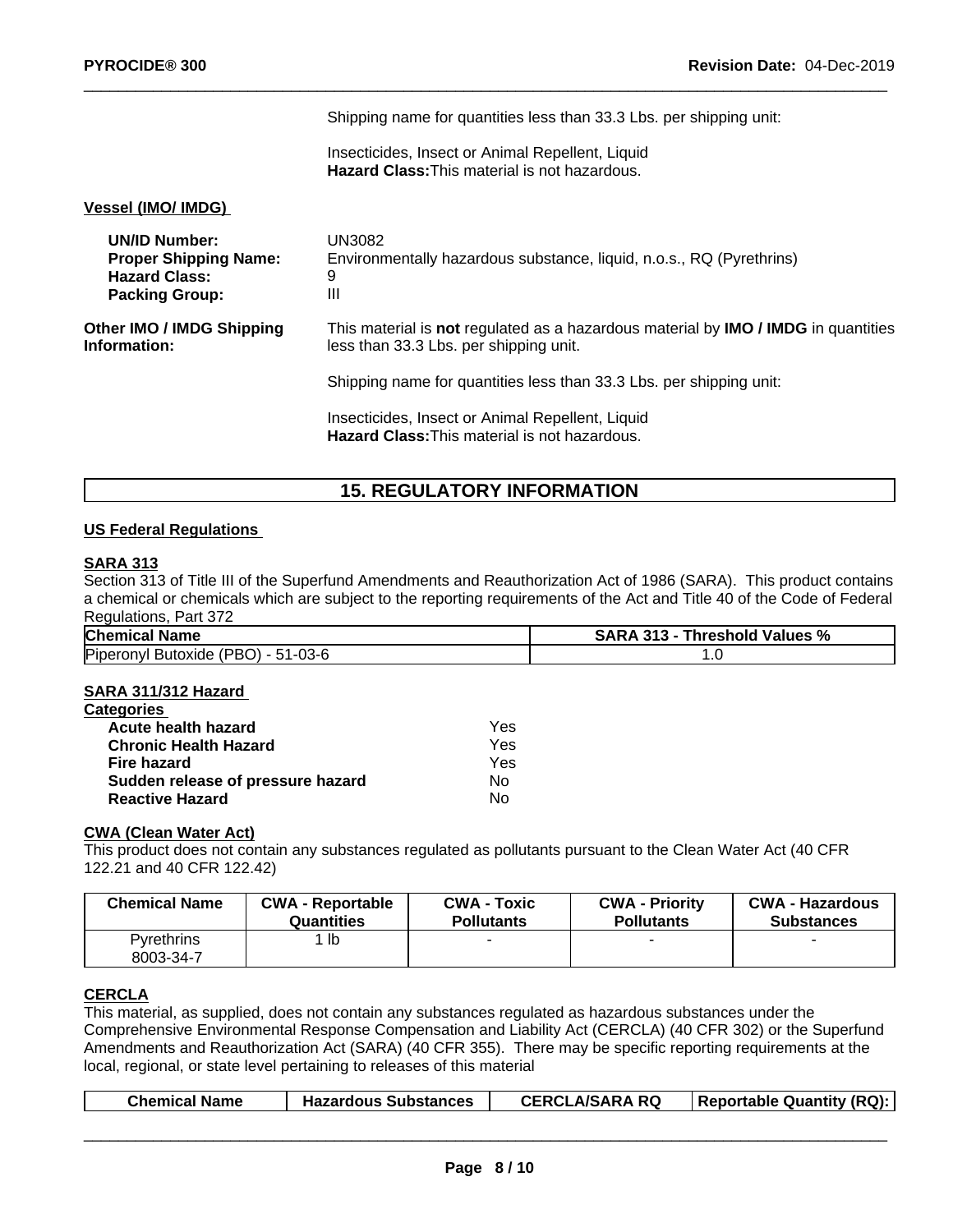|                       | <b>RQs</b> |                                                             |
|-----------------------|------------|-------------------------------------------------------------|
| <b>Tyrethrins</b>     | 1 Ib       | final RQ<br>DO<br>שר<br>טו                                  |
| $.13 - 34 - 7$<br>nnn |            | i final RQ<br>0.45 $\sim$<br>ka<br>$\overline{\phantom{a}}$ |

#### **US State Regulations:**

#### **California Proposition 65:**

This product does not contain any intentionally added Proposition 65 chemicals

#### **U.S. EPA Label Information:**

#### **EPA Registration Number:** 1021-1177

#### **Difference between SDS and EPA (FIFRA) Pesticide label:**

This chemical is a pesticide product registered by the United States Environmental Protection Agency and is subject to certain labeling requirements under federal pesticide law. These requirements differ from the classification criteria and hazard information required for Safety Data Sheets (SDS), and for workplace labels of non-pesticide chemicals. The pesticide label also includes other important information, including directions for use. The hazard information required on the pesticide label is reproduced below:

#### Signal word: **CAUTION**

Precautionary Statements:

- Harmful if swallowed
- Harmful if absorbed through the skin.
- Prolonged or frequently repeated skin contact may cause allergic reactions in some individuals.

#### **International Inventories:**

| <b>TSCA</b>          | Complies        |  |
|----------------------|-----------------|--|
| <b>DSL/NDSL</b>      | Complies        |  |
| <b>EINECS/ELINCS</b> | Complies        |  |
| <b>ENCS</b>          | Does not comply |  |
| <b>IECSC</b>         | Complies        |  |
| <b>KECL</b>          | Does not comply |  |
| <b>PICCS</b>         | Complies        |  |
| <b>AICS</b>          | Complies        |  |

#### **Legend:**

**TSCA** - United States Toxic Substances Control Act Section 8(b) Inventory

**DSL/NDSL** - Canadian Domestic Substances List/Non-Domestic Substances List

**EINECS/ELINCS** - European Inventory of Existing Chemical Substances/European List of Notified Chemical **Substances** 

**ENCS** - Japan Existing and New Chemical Substances

**IECSC** - China Inventory of Existing Chemical Substances

**KECL** - Korean Existing and Evaluated Chemical Substances

**PICCS** - Philippines Inventory of Chemicals and Chemical Substances

**AICS** - Australian Inventory of Chemical Substances

## **16. OTHER INFORMATION, INCLUDING DATE OF PREPARATION OF THE LAST REVISION**

| <b>NFPA</b> | <b>Health hazards 2</b> | <b>Flammability 2</b> | <b>Instability 0</b>      | <b>Physical and</b><br><b>Chemical Properties</b> |
|-------------|-------------------------|-----------------------|---------------------------|---------------------------------------------------|
| <b>HMIS</b> | Health hazards 2*       | <b>Flammability 2</b> | <b>Physical hazards</b> 0 | <b>Personal protection</b>                        |